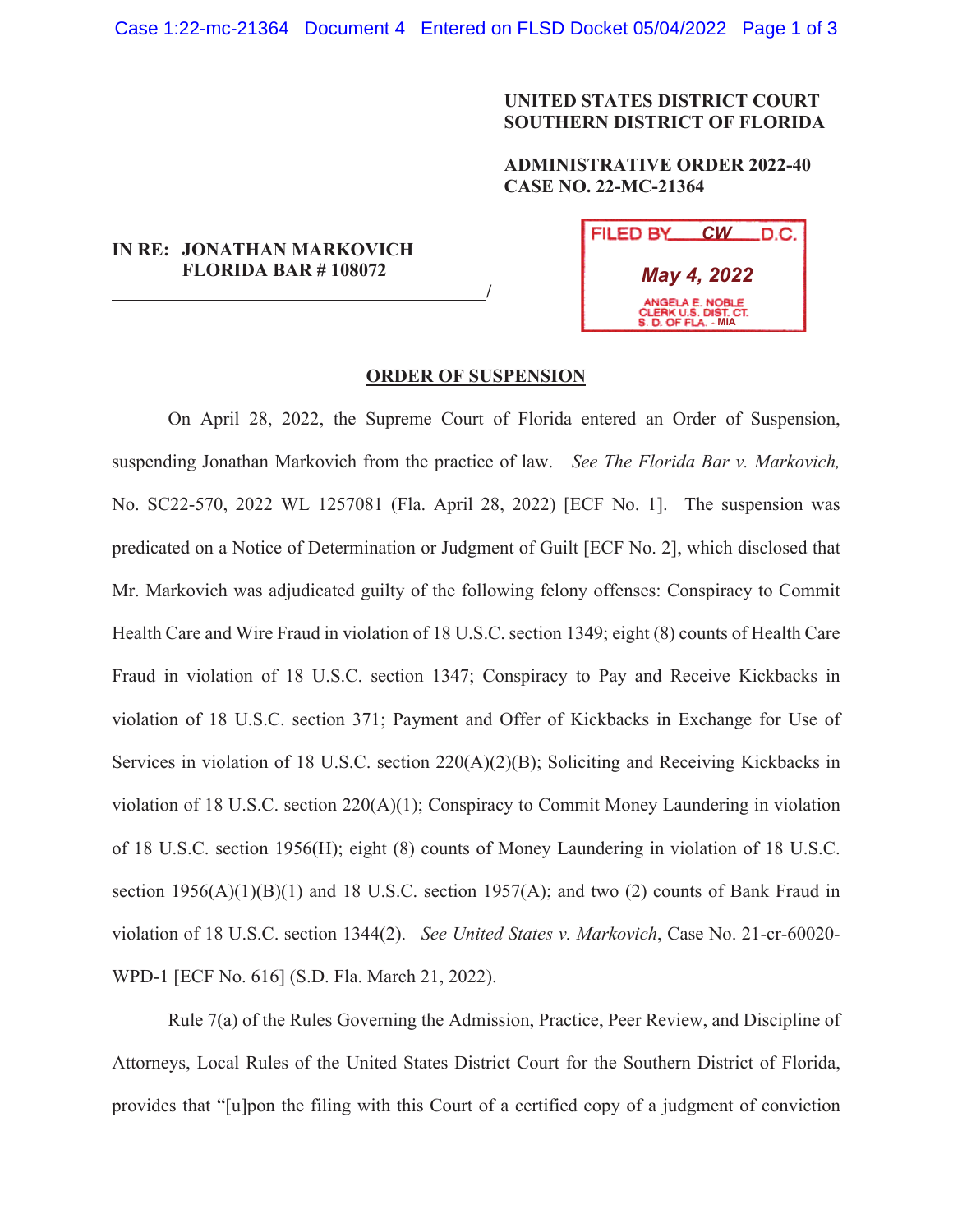## Case 1:22-mc-21364 Document 4 Entered on FLSD Docket 05/04/2022 Page 2 of 3

demonstrating that any attorney admitted to practice before the Court has been convicted in any court of the United States . . . of any serious crime . . . the Court shall enter an order immediately suspending that attorney." *Id.* (alterations added). A "serious crime" has been defined by Rule 7(b) to "include any felony." *Id*. Given this background, pursuant to Rules 7(a) and (b), and the Court's inherent power to regulate membership in its bar for the protection of the public interest, *see Chambers v. NASCO, Inc.*, 501 U.S. 32, 43 (1991) ("[A] federal court has the power to control admission to its bar and to discipline attorneys who appear before it." (alteration added)),

**IT IS ORDERED** that Mr. Markovich is suspended from practice in this Court, effective immediately. Mr. Markovich may not resume the practice of law before this Court until reinstated by order of the Court. *See* Rule 12(a). The Clerk of Court shall strike this attorney from the roll of attorneys eligible to practice in the United States District Court for the Southern District of Florida and shall also immediately revoke the attorney's CM/ECF password.

**IT IS FURTHER ORDERED** that the Clerk of Court shall attempt to serve by certified mail a copy of this Order of Suspension upon Mr. Markovich at his court record and Florida Bar addresses. Mr. Markovich shall forthwith advise the Clerk of Court of all pending cases before the Court in which he is counsel or co-counsel of record.

**DONE AND ORDERED** in Miami, Florida, this 3rd day of May, 2022.

**\_\_\_\_\_\_\_\_\_\_\_\_\_\_\_\_\_\_\_\_\_\_\_\_\_\_\_\_\_\_\_\_\_\_\_\_\_** 

 **CECILIA M. ALTONAGA CHIEF UNITED STATES DISTRICT JUDGE** 

Copies furnished as follows: See attached